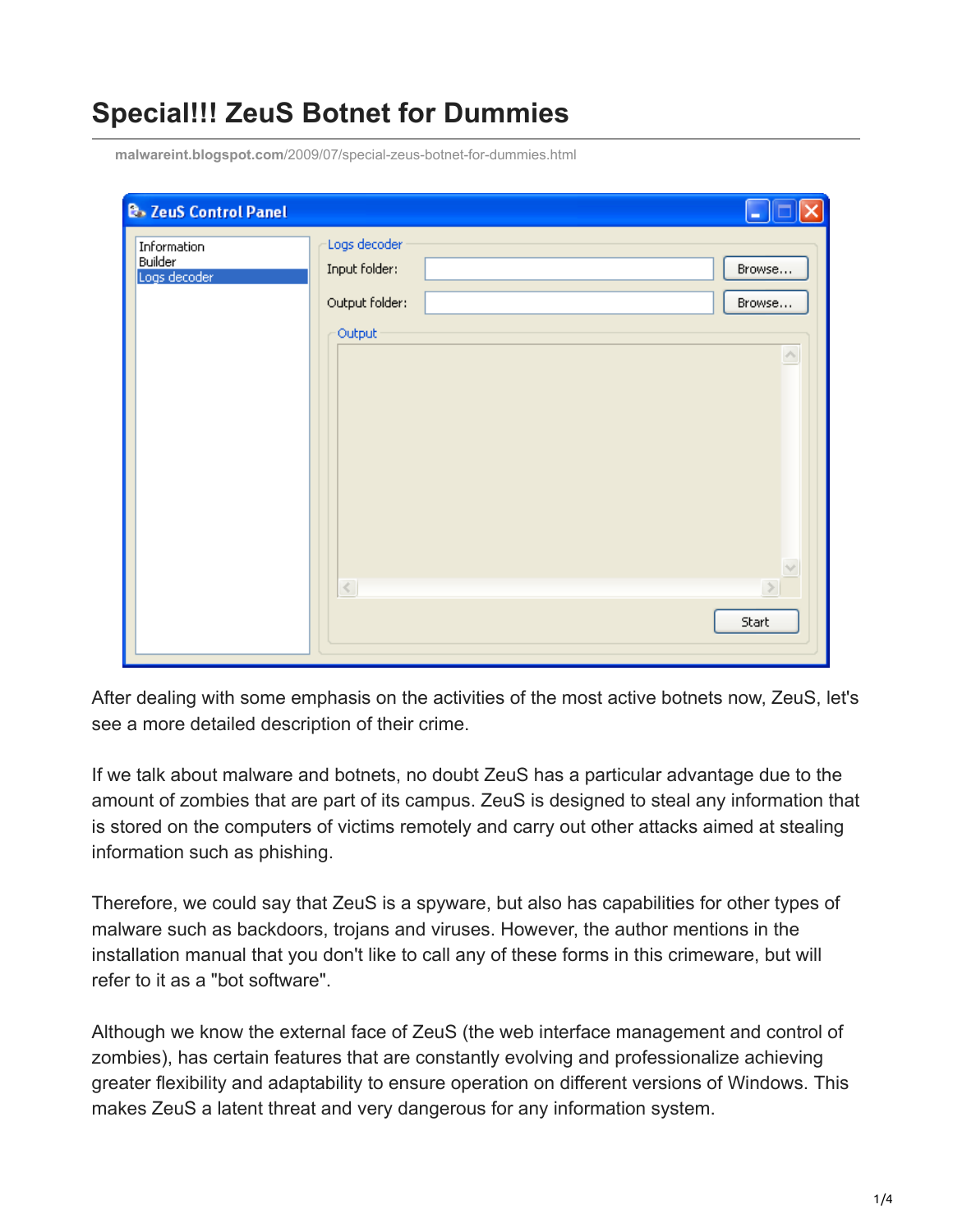In this sense, ZeuS also ensures performance "working" on the privilege level 3 (where the applications are) the operating system to avoid incompatibilities between the implementation of equipment and devices (which operate at lower levels). Though it may seem an irrelevant fact, this allows greater flexibility and hence a higher yield at the time of the fraudulent and criminal activities for which it was conceived.

The latest version of ZeuS is written with version 9 of the  $C + +$  language, and among the features that have this web application (malicious), we can mention:



*Monitor network traffic (sniffer) TCP.* 

*Intercepts the FTP and POP3 connections from any port.* 

*Intercepts HTTP and HTTPS requests from all applications that work with the library wininet.dll (eg IE). This demystifies the myth in which ZeuS uses a BHO to intercept applications through IE.* 

*Functions server (socks4/4a/5).* 

*Backconnect for all of the infected computer services (RDP, Socks, FTP, etc.).* 

*Get screenshots in real time.* 

*Ability to conduct phishing attacks.* 

*Incorporates anti-analysis mechanisms.* 

*Constructor of the trojan that spreads and configuration file.* 

*Polymorphic encryption.*

Another technical detail is that all communication is done by ZeuS through a symmetric encryption algorithm (RC4).

| CP :: Search in database                                    |                                |                                                      |         |            |                       |  |
|-------------------------------------------------------------|--------------------------------|------------------------------------------------------|---------|------------|-----------------------|--|
| Informations                                                |                                |                                                      |         |            |                       |  |
| Current upon<br>GHT clate: 15.05.2009<br>GHT time: E5:46:10 | Filter                         | Search from date (dd.mm): 15.05 as to date: 15.05 as |         |            |                       |  |
| Statistics:                                                 | Barker.                        |                                                      |         | Bahrahas.  |                       |  |
| Summary.                                                    | 1P-addresses:                  |                                                      |         | Countries: |                       |  |
| 05                                                          | Search strings                 |                                                      |         |            |                       |  |
| Burbards                                                    |                                |                                                      |         |            |                       |  |
| Exter                                                       | Type of report:                | ٠                                                    |         |            |                       |  |
| Solots                                                      | Case sensiti --                | Profected Storage                                    |         |            |                       |  |
| Reports:                                                    |                                | Exclude refr Cookies of Ili                          | W).     |            |                       |  |
| - Search in database.                                       | Show only re <sup>public</sup> | HTTP or HTTPS request                                | $\{x\}$ |            |                       |  |
| Search in files                                             | <b>Divine as two</b>           | HTTP request                                         |         |            |                       |  |
| Systems:                                                    |                                | HTTPS request                                        |         |            | Resultsm Jeach Remove |  |
| Information.                                                |                                | <b>FTP legin</b><br>POP3 login                       |         |            |                       |  |
| Options                                                     |                                | All grabbed date                                     |         |            |                       |  |
| U car                                                       |                                | Grabbed date [UI]                                    |         |            |                       |  |
| Upera                                                       |                                | Grabbed data [HTTP(S)]<br>Grabbed data [Winlocket]   |         |            |                       |  |
| Logout                                                      |                                | Giabbed data [Other]                                 |         |            |                       |  |

[T](http://2.bp.blogspot.com/_Ppq0fEGkHo4/SlfQP3hZ44I/AAAAAAAABmI/4Px9SvSU38w/s1600-h/mipistus-zeus2.png)he server is the heart of ZeuS, and

any botnet, and who is to obtain all records of infected computers that are part of the botnet and execute commands remotely.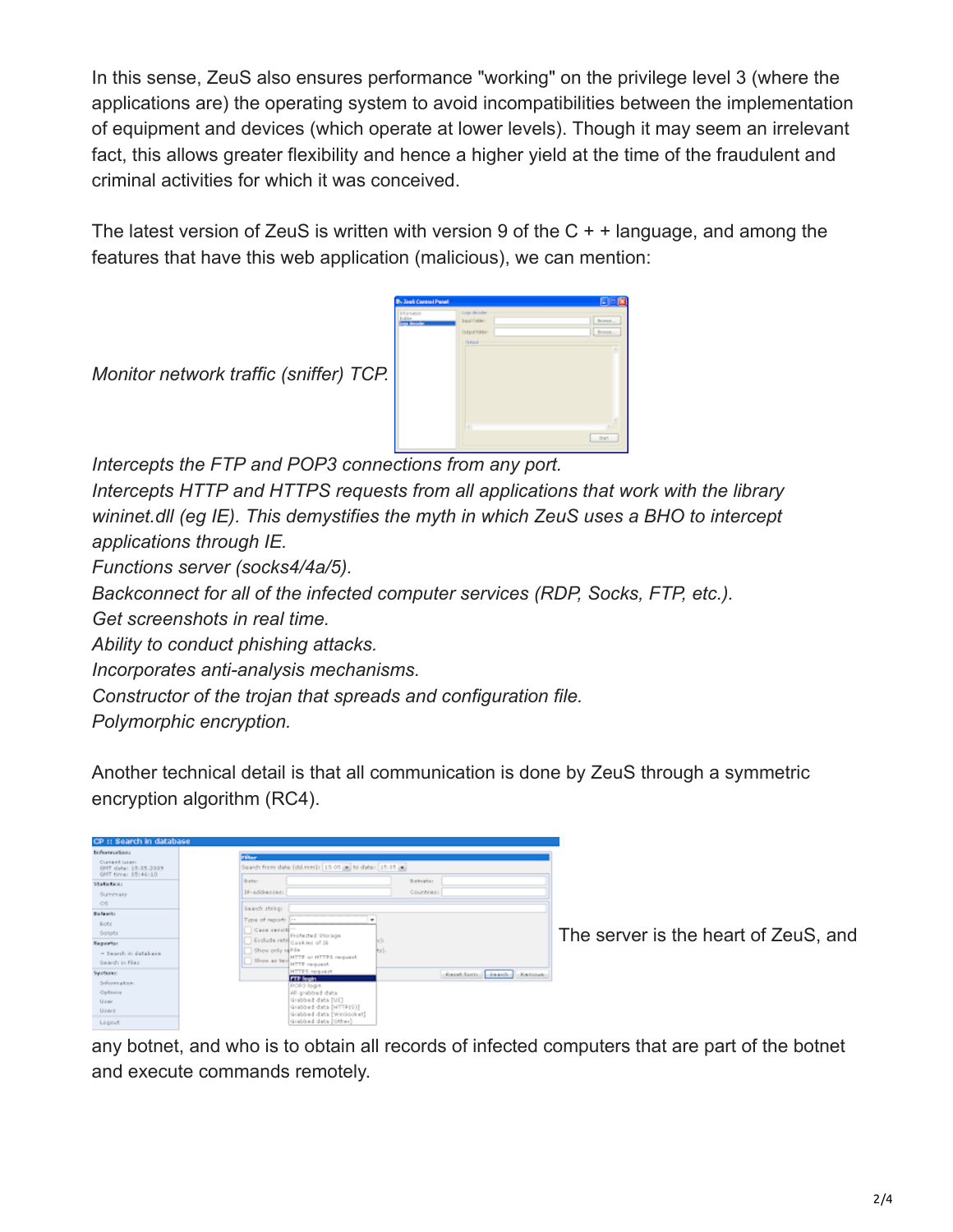| <b>CP :: Summary statistics</b>            |                                |                           |                     |
|--------------------------------------------|--------------------------------|---------------------------|---------------------|
| Information:                               | <b>Information</b>             |                           |                     |
| Current upen                               | Total reports in database:     |                           | 29.060              |
| GNT date: 15.03.2009<br>GNT time: 05:44:26 | Time of first adjoint:         |                           | 13.05.2009 09:56:43 |
| Statistics:                                | Total bets:                    |                           |                     |
| $\rightarrow$ Summary                      | Total active bots in 24 hours: |                           | $77.78\% - 7$       |
|                                            | Minimal version of bot:        |                           | 1, 2, 4, 2          |
| O <sub>2</sub>                             | Maximal varsion of bots        |                           | 1, 2, 4, 2          |
| <b>Balmetin</b>                            |                                |                           |                     |
| Botc                                       | $[40 - 22]$<br><b>Botnet:</b>  |                           |                     |
| Scriptz                                    | Actioner Reset-Instals         |                           |                     |
| Reporter.                                  |                                |                           |                     |
| Search in database                         | Installs (9)                   | Online (3)<br>ES          |                     |
| Search in files                            | DE<br>EE.                      | $\overline{z}$<br>CA<br>ż |                     |
| Systems                                    | B.R.                           |                           |                     |
| <b>Information</b>                         | <b>BY</b>                      |                           |                     |
| Options                                    | CA                             |                           |                     |
|                                            | EL.                            |                           |                     |
| User                                       | RU                             |                           |                     |
| Users                                      |                                |                           |                     |
| Logeut                                     |                                |                           |                     |

[O](http://2.bp.blogspot.com/_Ppq0fEGkHo4/SlfPtNccYwI/AAAAAAAABmA/j8aR0AfTmRE/s1600-h/mipistus-zeus1.png)n the other hand, many botnets

using virtual servers to their criminal operations. However, this plays against the botnet when is very large, if ZeuS, as usually, the virtual servers don't have too many resources, so it's customary for botmaster using dedicated servers to host the bot. This is an important fact to keep in mind during the research side.

Accordingly, and as every application requires a minimum of resources to run satisfactorily, in the case of this botnet, the requirements are just to have 2GB of RAM and 2x frequency of 2 GHz CPU. As we see, the minimum requirements aren't at all a constraint VIP. Anyone can implement ZeuS, even without these minimum requirements.

Furthermore, it's assumed that the computer is running an HTTP server with PHP (the language is generally develop these crimeware) and MySQL (to create the database with statistical information that shows your activity). Another requirement is Zend Optimizer, which is necessary to protect and optimize the scripts.

With regard to updates, ZeuS is also can be "groomed" by newer versions without too much effort. During the last six months have been released five versions (based on each one approx. 35 days) with correction of errors, changes and new features, not the versions with smaller arrangements.



After looking at the diagram, many wonder what the number of each version. A teaching mode could say that if we have the "A.B.C.D" ...

A means a complete package of crimeware.

B represents changes that cause total or partial incompatibility with earlier versions.

C specifies error correction, added functionality, improvements, etc..

D is the number of refuds (changes) to the current version.

This is just a screenshot of what can and ZeuS represents in terms of skills and maneuvers that have an environment within which criminal crimeware applications are the main actors.